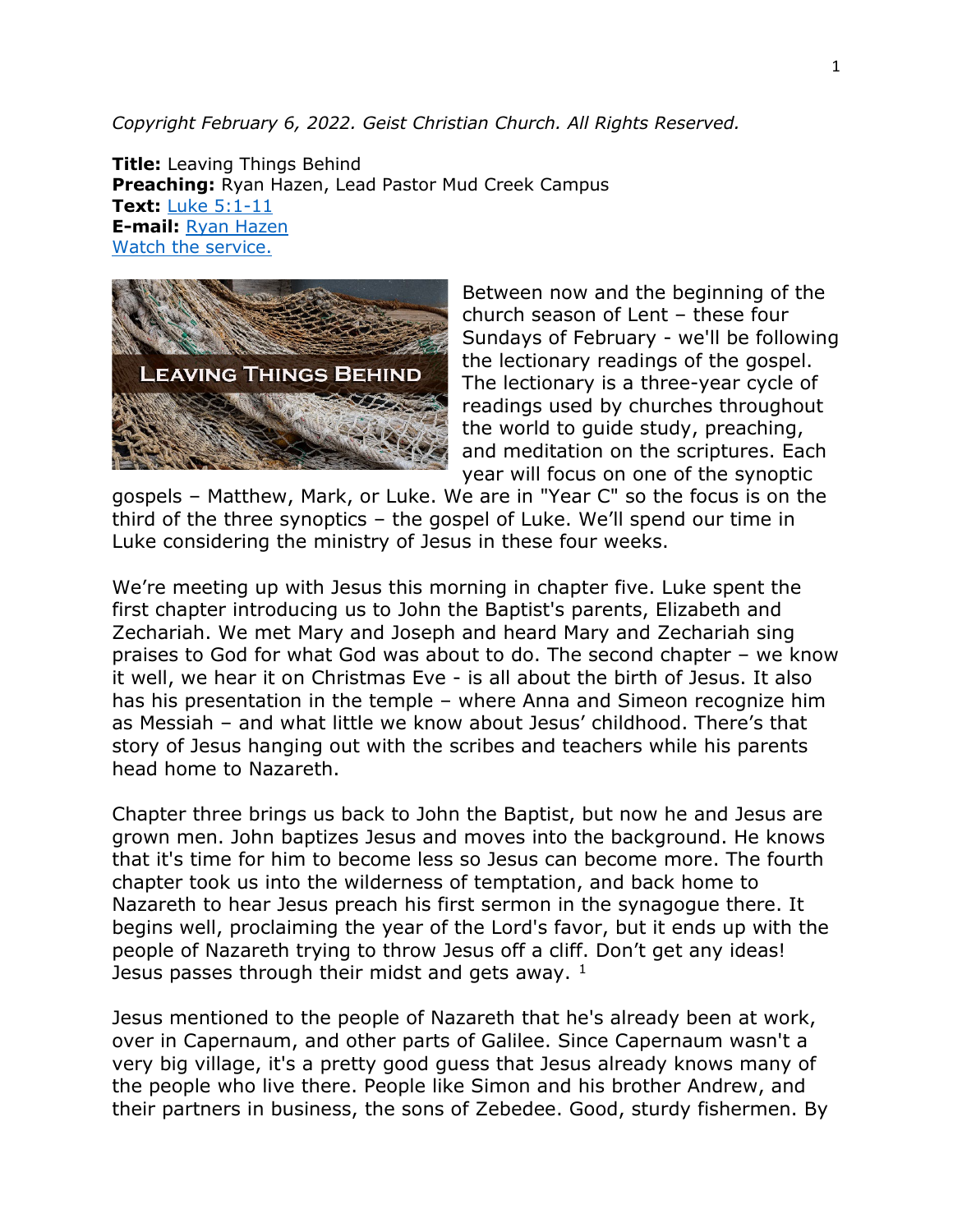the time we get to today's reading, Jesus has already been to Simon's house and has healed Simon's mother-in-law of a fever. It's the Sabbath, but no one questions these acts of healing. Instead, as soon as Sabbath ends at sundown, people come from everywhere, bringing their sick to Jesus.

Maybe it's because of their prior connections that Simon doesn't seem surprised when Jesus shows up on the beach one morning. They are already friends. Luke's story of Jesus calling the first disciples is unique among the synoptic Gospels. While Mark and Matthew speak of Jesus walking along the Sea of Galilee and abruptly calling Simon, Andrew, James, and John to follow him, only Luke tells the story of a miraculous catch of fish preceding the call. By the way, lest there be confusion, the lake of Gennesaret and Sea of Galilee is the same body of water.

If you think this story sounds familiar from someplace else, you'd be correct. Luke's story shares common elements with John's post-resurrection story of Jesus meeting his disciples at the Sea of Galilee. The first part of John 21 tells of a non-productive night of fishing, Jesus offering some unsolicited fishing advice, an overwhelming catch of fish, and a recognition of Jesus' identity that focuses especially on the response of Simon Peter.

In Luke's Gospel, Simon had been fishing all night with no success, then working from the early morning hours cleaning his nets. Most likely he was exhausted and looking forward to going home and getting some sleep. It must have seemed a bit of an imposition when Jesus got into Simon's boat and asked him to put out a little way from the shore. Nevertheless, Simon did what Jesus asked. Jesus' teaching from the boat would have allowed him to be away from the crush of the people and would have been acoustically in the days before loudspeaker public address systems.

Luke does not tell us what Jesus taught the crowds that morning. The focus is on what follows. Jesus tells Simon to put out into the deep water and let down his nets for a catch. Simon believes this will be a futile exercise. He is the professional fisherman, after all. We can almost hear the exasperation in his voice when he responds, "Master, we have worked all night but have caught nothing." But then he continues; "Yet if you say so, I will let down the nets" (Luke 5:4-5).

We know what happens next  $-$  nets so full of fish that they begin to break, boats so full of fish that they begin to sink. Seeing what is happening, Simon is overwhelmed with fear and wonder, sensing that he is in the presence of divine power. He responds by falling at Jesus' knees and begging him, "Go away from me, Lord, for I am a sinful man!" (Luke 5:8)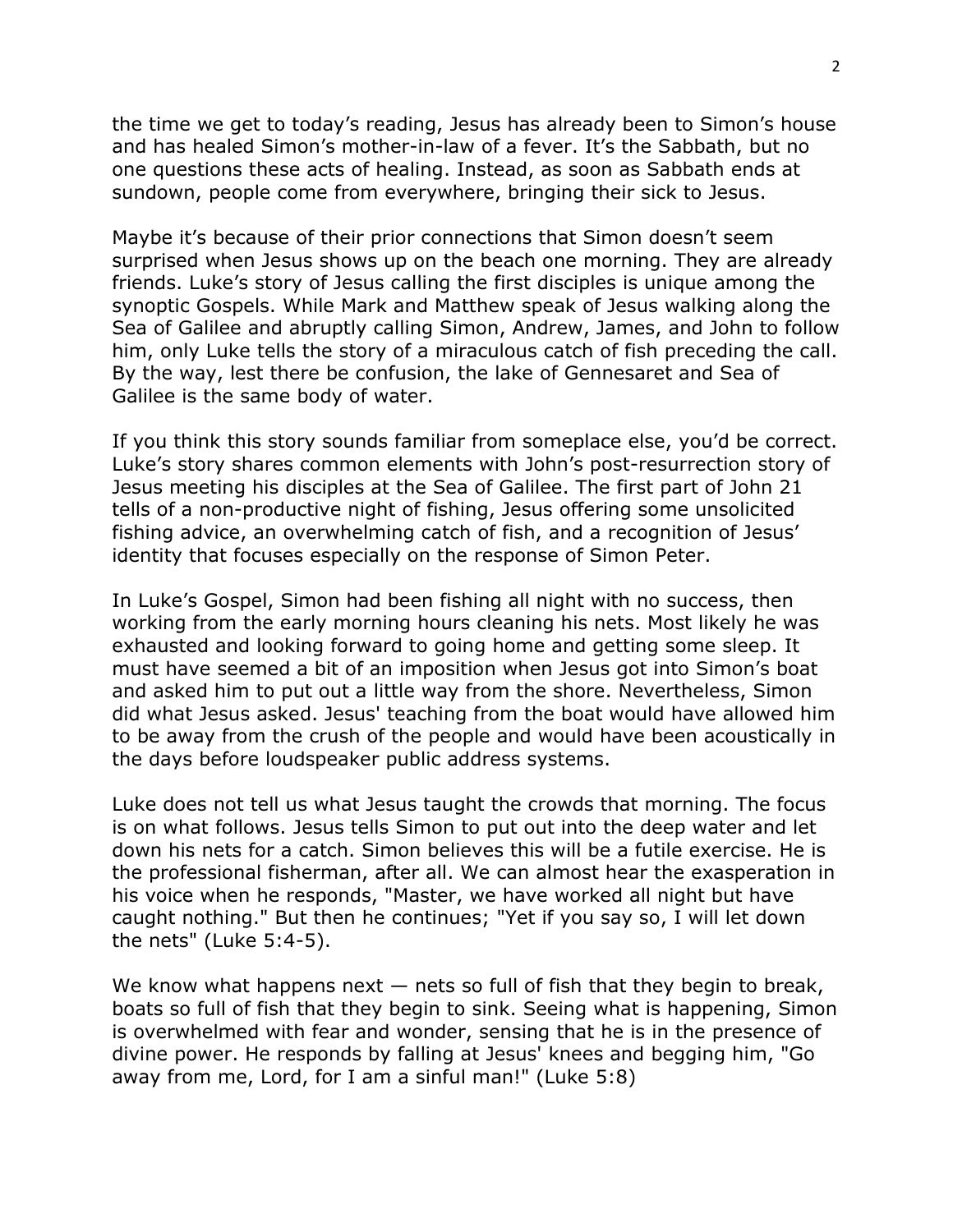Simon is caught by surprise. During his ordinary daily grind, and, after a particularly lousy night at work, he is encountered by one who changes everything. Amazed by the power of God displayed in the abundant catch of fish, Simon is immediately aware of his sinfulness and unworthiness. He sees the overwhelming disparity between God's power on display in Jesus and his struggles – at fishing and perhaps, in life.

Jesus responds to Simon by saying, "Do not be afraid; from now on you will be catching people" (Luke 5:10). The Greek word for "catching" used here is *zogron*. It is rarely used in the New Testament but means "to catch alive." Of course, fishing with nets was a matter of catching fish alive, but those live fish would soon be dead. Here Jesus calls Simon and his partners to a new vocation of catching people so that they might live, a life-giving vocation of being caught up in God's mission of salvation for all.

The response of these three is astonishing. Although they have just brought in the greatest catch of their fishing careers, Simon Peter, James, and John leave not only their capital assets – their boats and nets – but something I hadn't thought about until I read it again this week – they left those boatloads of fish behind and follow Jesus. "When they had brought their boats to shore, they left everything and followed him." (Luke 1:11). Their encounter with Jesus has completely reoriented their lives.

This last verse has haunted me – "they left everything and followed him." Leaving just some things is tough for us but everything. I don't know that any of us could do that. When I accepted the position on staff at Geist Christian Church in 2006, Ruth and I were living in Columbus, Indiana. We lived in a lovely four-bedroom home on North Riverside Drive – a home that we had purchased shortly after having children – a home that we thought would serve us well to and into retirement. I think when we make plans like that, God just has a hearty laugh.

<span id="page-2-1"></span><span id="page-2-0"></span>As people do when preparing to move, we had a moving company representative come to the house and give us an estimate on what it would cost to transport our stuff from Columbus to the northeast side of Indianapolis. After we had been to the upstairs and the main level, we started down the steps to the basement. As we hit the landing, Mr. Moving Company turns to Ruth and says, "Mrs. Hazen, you have quite enough stuff." How he knew that all of it was hers and none of it was mine, I don't know but it was a quote that has stuck with us throughout our marriage as we seem to accumulate more and more stuff.

When we moved we didn't get rid of much – ok – we didn't get rid of anything. We even moved two full five-gallon jugs of water that we kept in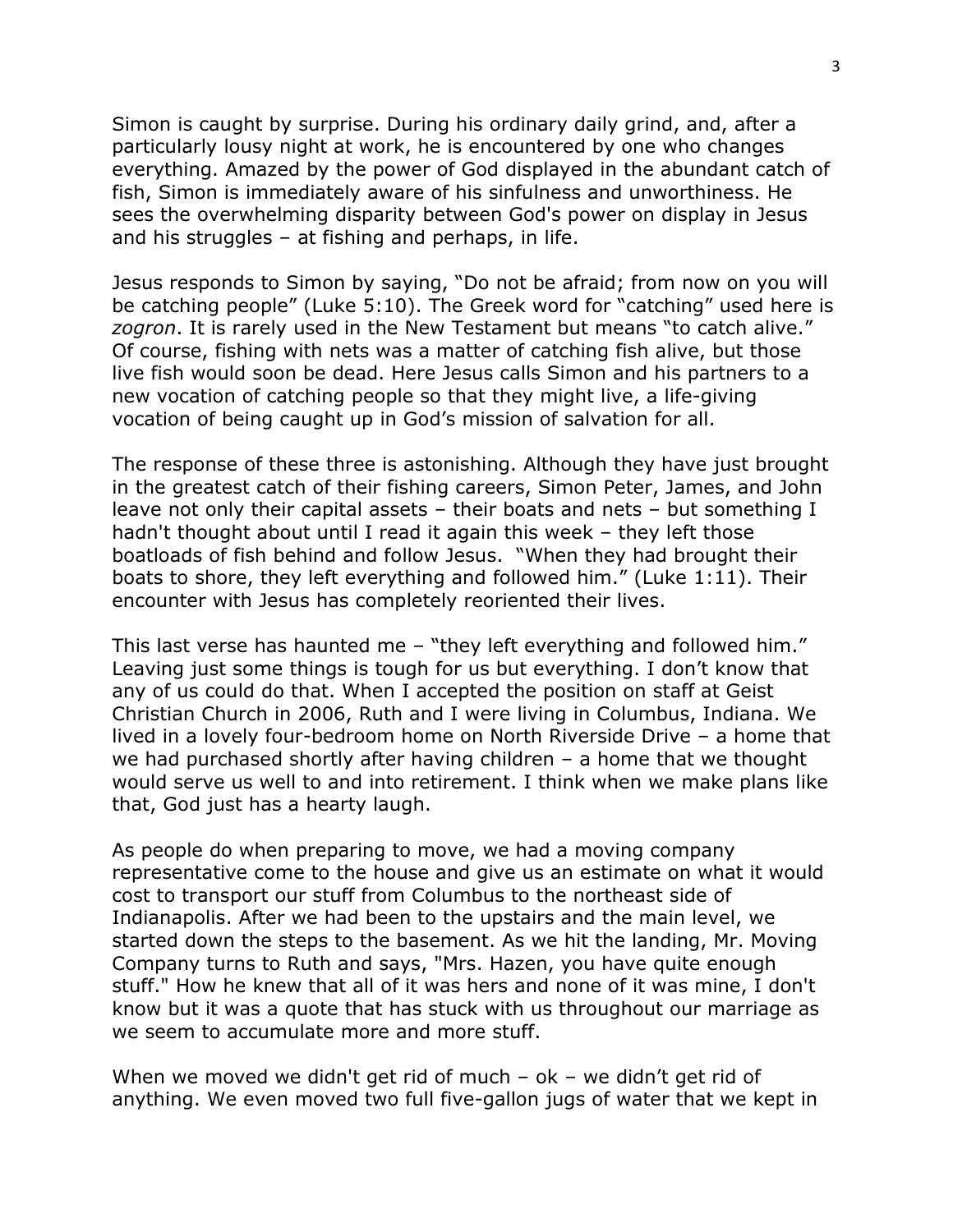the basement in case the water to the house went out. I guess we didn't know if our new house would have running water. Now, we are beginning to think about downsizing. We won't move far, we just don't need the size of house we needed when we moved here 16 years ago. But the sticking point at the moment seems to be what to leave behind. Of course, we wouldn't just leave stuff in the house - we'd sell it, give to our kids what they want, give it away - but even leaving some stuff behind is hard. Can you imagine Simon, James, and John? – "they left everything and followed him."

I wouldn't get far this morning if I suggested you just leave everything you own to follow Jesus. So, what might it mean for us in 2022 to leave things behind to follow Jesus? The story gives us some clues.

1. What if we left behind thoughts that we might not be up to the task or that we might not have anything to offer? Jesus calls Simon and his partners as they are. Simon is acutely aware of his unworthiness, but Jesus is not put off by it in the slightest. Jesus does not ask Simon to first get his act together, get his resume prepared, and then come back for an interview. Rather, Jesus encounters him as he is, tells him not to be afraid, and calls him to a new mission of catching people.

Throughout scripture, we see that human sin, failure, and inadequacy are not obstacles to God's call. God calls imperfect people to do God's work, people who are aware of their unworthiness and are often doubting and resistant to God's call. God doesn't wait for them to shape up. God calls them as they are and then works on shaping them into faithful servants.  $So... -$ 

1. – Leave behind your thoughts of inadequacy.

2. What if we leave behind preconceived notions about what will work and what won't work to reach people? Simon initially protests Jesus' instructions to go out into the deep waters and let down the nets because he is convinced that the fish are not biting. They have worked all night and caught nothing. We can hardly blame him for his skepticism.

How often do we resist Jesus' claim on our lives because what he is calling us to do seems too crazy, too impractical? How often do we avoid putting out into the deep waters of following and bearing witness to Jesus because we are convinced that we will not see any results? What might it mean for us to go deep-sea fishing with Jesus — to trust and follow him outside our comfort zones, to let go of our certainties, to have our lives radically reoriented? Number two – leave behind preconceived notions about what will work and won't work to reach people for Christ.